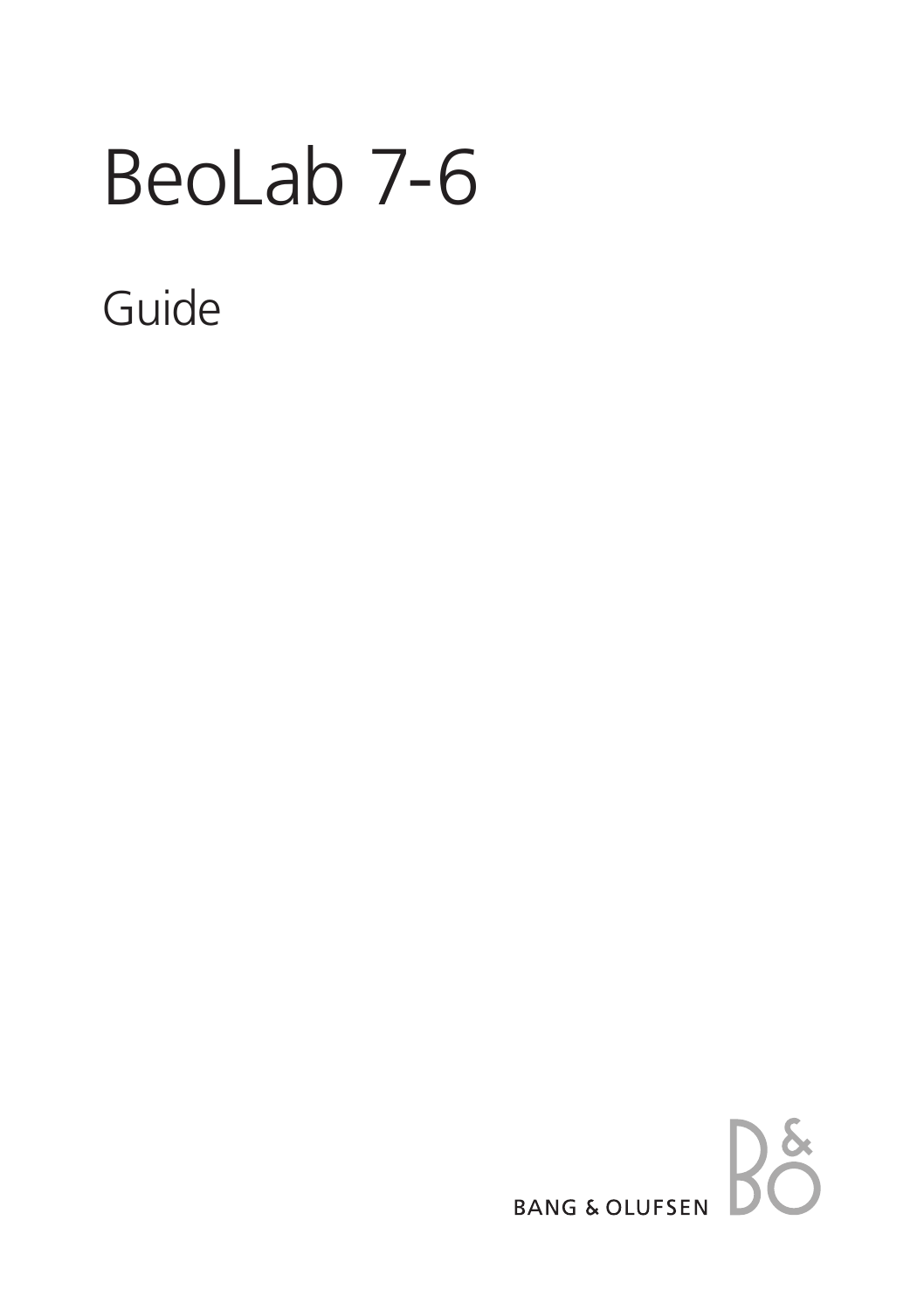

WARNING: To reduce the risk of fire or electric shock, do not expose this appliance to rain or moisture. Do not expose this equipment to dripping or splashing and ensure that no objects filled with liquids, such as vases, are placed on the equipment.

To completely disconnect this equipment from the AC Mains, disconnect the mains plug from the wall socket. The disconnect device shall remain readily operable.



**personnel.**

The lightning flash with arrowhead symbol within an equilateral triangle, is intended to alert the user to the presence of uninsulated "dangerous voltage" within the product's enclosure that may be of sufficient magnitude to constitute a risk of electric shock to persons.



The exclamation point within an equilateral triangle is intended to alert the user to the presence of important operating and maintenance (servicing) instructions in the literature accompanying the product.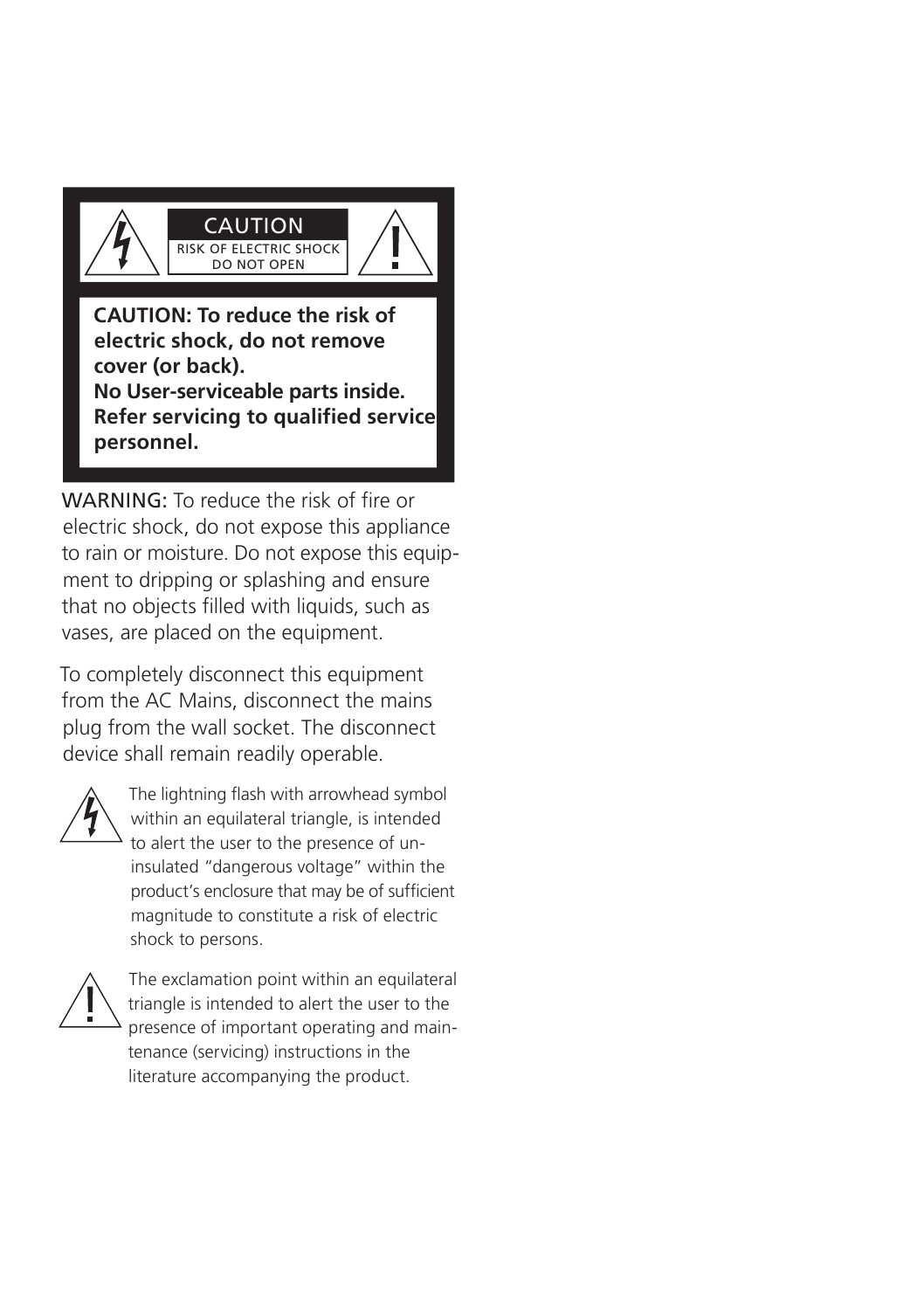# **Daily use**

When you have finished setting up the loudspeaker as described on the following pages, connect the entire system to the mains.

#### **Loudspeaker protection**

The loudspeaker is equipped with a thermal protection system which prevents damage from overheating. If an error occurs – or the speaker units become overheated – the system automatically switches the loudspeaker to standby.

#### *To restore the sound:*

- > Disconnect the loudspeaker from the mains supply.
- > Allow the system time to reset or cool down (approximately 3–5 minutes).
- > Reconnect the loudspeaker to the mains supply.

*Should the problem persist, contact your Bang & Olufsen retailer.* 

#### **To clean the loudspeaker**

Clean dusty surfaces using a dry, soft cloth. If necessary, remove grease stains or persistent dirt with a lint-free, firmly wrung cloth, dipped in a solution of water containing only a few drops of mild detergent, such as washing-up liquid.

The loudspeaker front grill may be cleaned with a vacuum cleaner with a soft brush nozzle, and set to the lowest level.

*Never use alcohol or other solvents to clean any parts of the loudspeaker!* 

#### **To switch on and off**

When you switch on your Bang & Olufsen system, the loudspeaker switches on simultaneously, and when you switch the system off again the loudspeaker also switches to standby.

Caution: *Handle the loudspeaker* 

*front grill with great care. Dents and scratches are not covered by the guarantee!*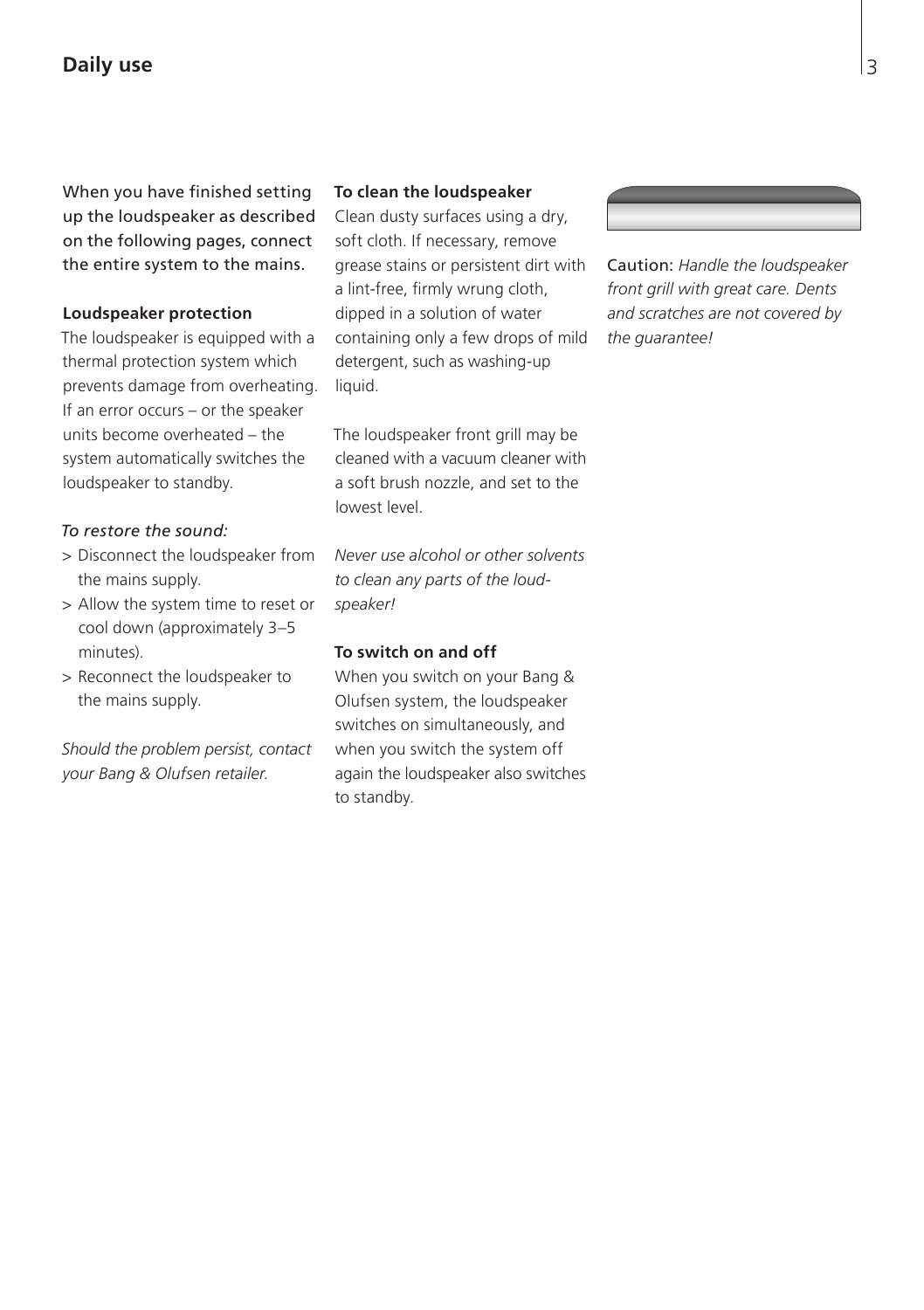# **Set up the loudspeaker**

### *We recommend that you follow this procedure:*

- Disconnect your Bang & Olufsen system from the mains supply.
- Fasten the loudspeaker as explained on the next page.
- Connect the loudspeaker and set the position switch as explained in *'Cable connections'* (pp. 6–7).
- Connect the entire system to the mains again.

#### **Cautions!**

- Make sure that the loudspeaker is placed and connected in accordance with the instructions in this Guide. To prevent injury, use Bang & Olufsen approved stands and wall brackets only!
- The loudspeaker can only be switched off completely by disconnecting it from the wall socket.
- Do not attempt to open the loudspeaker. Leave such operations to qualified service personnel!
- The loudspeaker is designed for indoor use in dry, domestic environments only, and for use within a temperature range of 10–40º C (50–105º F).
- Always place the loudspeaker in a horizontal position, and do not place any items on it.
- In order not to block the sound emitting from the rear bass reflex ports and the bass units on the bottom, leave a minimum of 6 cm (2½") free space behind and below the loudspeaker.
- *Prolonged listening at high volume levels may cause hearing damage!*



Handling the loudspeaker: *In order not to dent or scratch the loudspeaker front grill, we recommend that you lift the loudspeaker by holding on to the two bass units on the bottom. Do not support the loudspeaker holding the loudspeaker front grill!*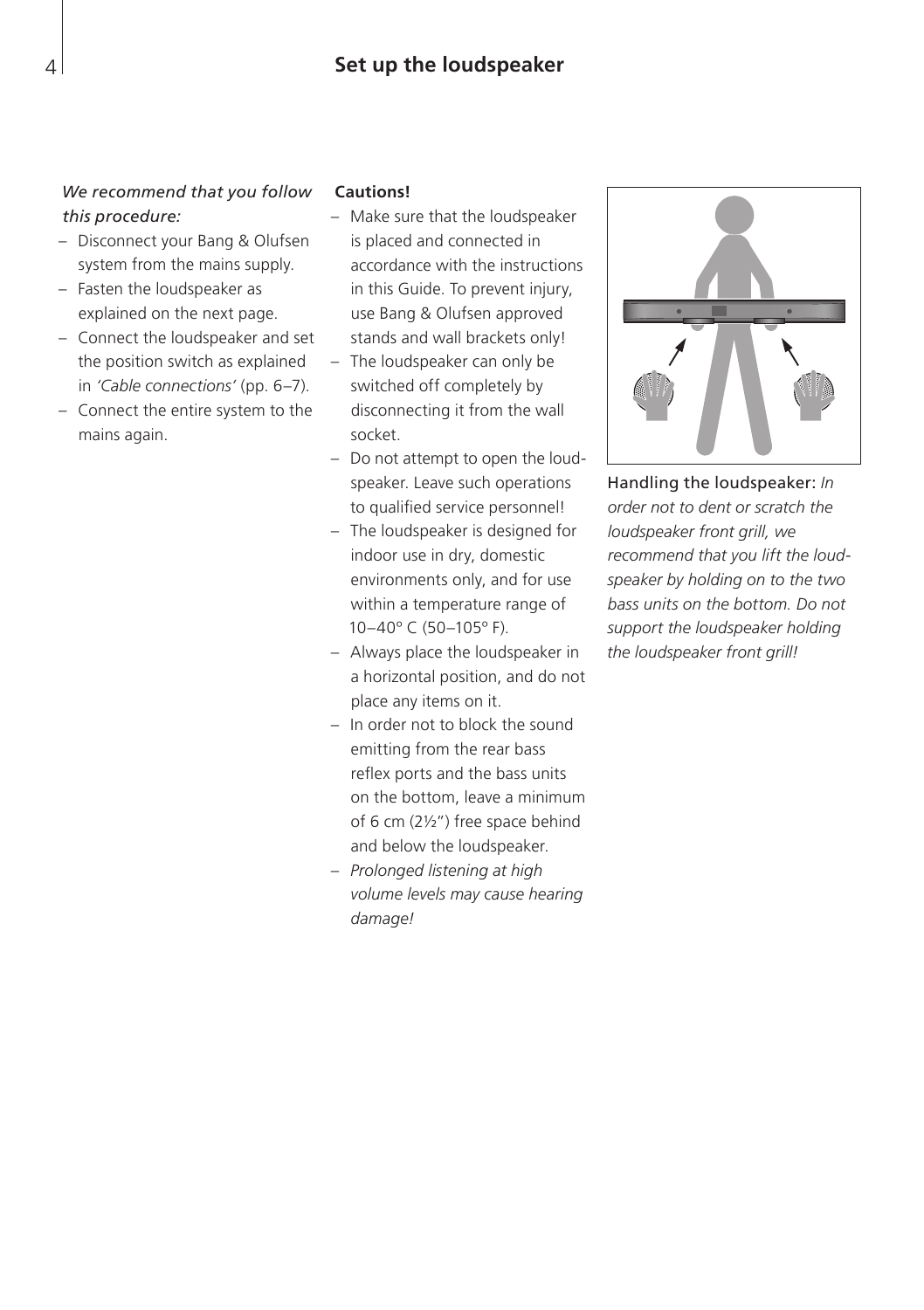#### **To fasten the loudspeaker**

Here is explained how to fasten the loudspeaker to a Bang & Olufsen stand.

- *a* Remove the two small covers (if any) on the stand. Press each cover as shown, and they will come loose.
- *b* Fasten the bracket to the stand. Use the four longest screws (M5 × 25 mm).
- *c* Fasten the loudspeaker to the bracket. Use the two short screws (M5 × 8 mm). However, do not fully tighten the screws before you have made the adjustments mentioned below (*d*).





Adjustments: *First, make sure that the television is adjusted to a level position on its stand! Then use the two screws (d) to adjust the loudspeaker so that it is parallel to the lower edge of the television. Align the loudspeaker front with the television and tighten the two screws (c).*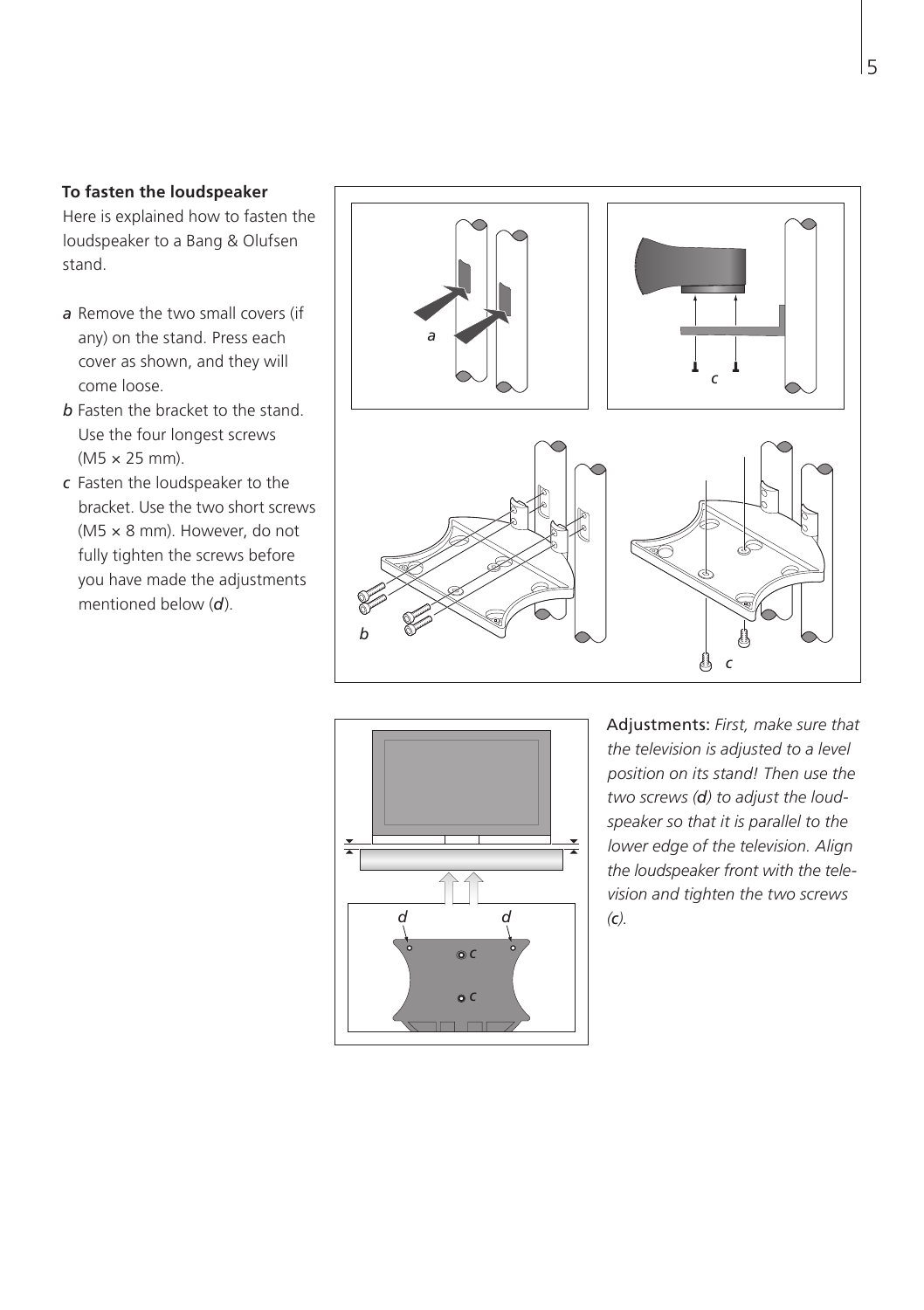In this Guide is explained how to set up the loudspeaker in a setup with BeoVision 7. If used in a setup *not including* BeoVision 7, you will require a mains cord and a Power Link cable. These cables are available as optional accessories from your Bang & Olufsen retailer.

The socket panel is located on the rear of the loudspeaker. For information about the sockets on your Bang & Olufsen system, refer to the Guides enclosed with the system.

*Before you make any connections, disconnect your Bang & Olufsen system from the mains supply!* 



POWER LINK socket: Use this socket to connect the loudspeaker to one of the Power Link sockets on the Bang & Olufsen system.

*Note: Do not use a Power Link cable of the older type, as this will cause noise, and therefore not give optimum sound quality! The new type has a triangular mark on the plug.* 



Mains cord: *The supplied mains cord and plug are specially designed for the product. If you change the plug or damage the mains cord, you must buy another from your Bang & Olufsen retailer!* 

6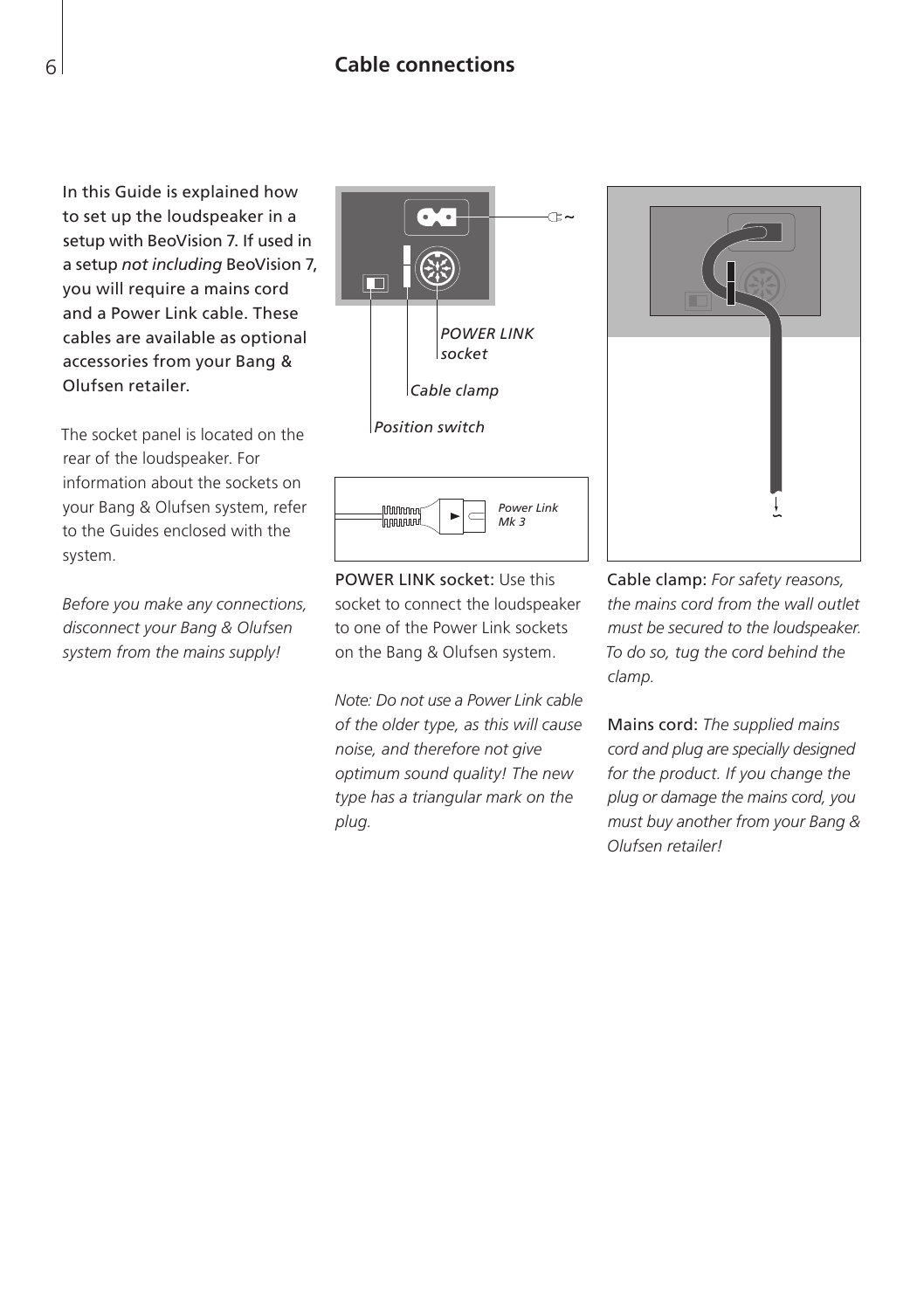#### **The position switch**

When a loudspeaker is placed in a corner or close to a wall, the bass level is boosted compared to the bass level from a loudspeaker placed in a more free-standing position.

To remove this excessive bass boost, use the position switch to ensure that the bass level suits the placement of the loudspeaker. The appropriate switch setting depends on the distance from the loudspeaker to the walls and corners of the room.

# *The switch has two settings:*  **F** – Free-standing position

Use this setting if the loudspeaker is placed so that the front grill is more than 50 cm (20") from the rear wall.

#### **W** – Wall position

Use this setting if the loudspeaker is placed so that the front grill is less than 50 cm (20") from the rear wall.

If the loudspeaker is fitted to a low stand – and you have chosen to place it on the floor – you should set the position switch to W. *The position switch is located on* 





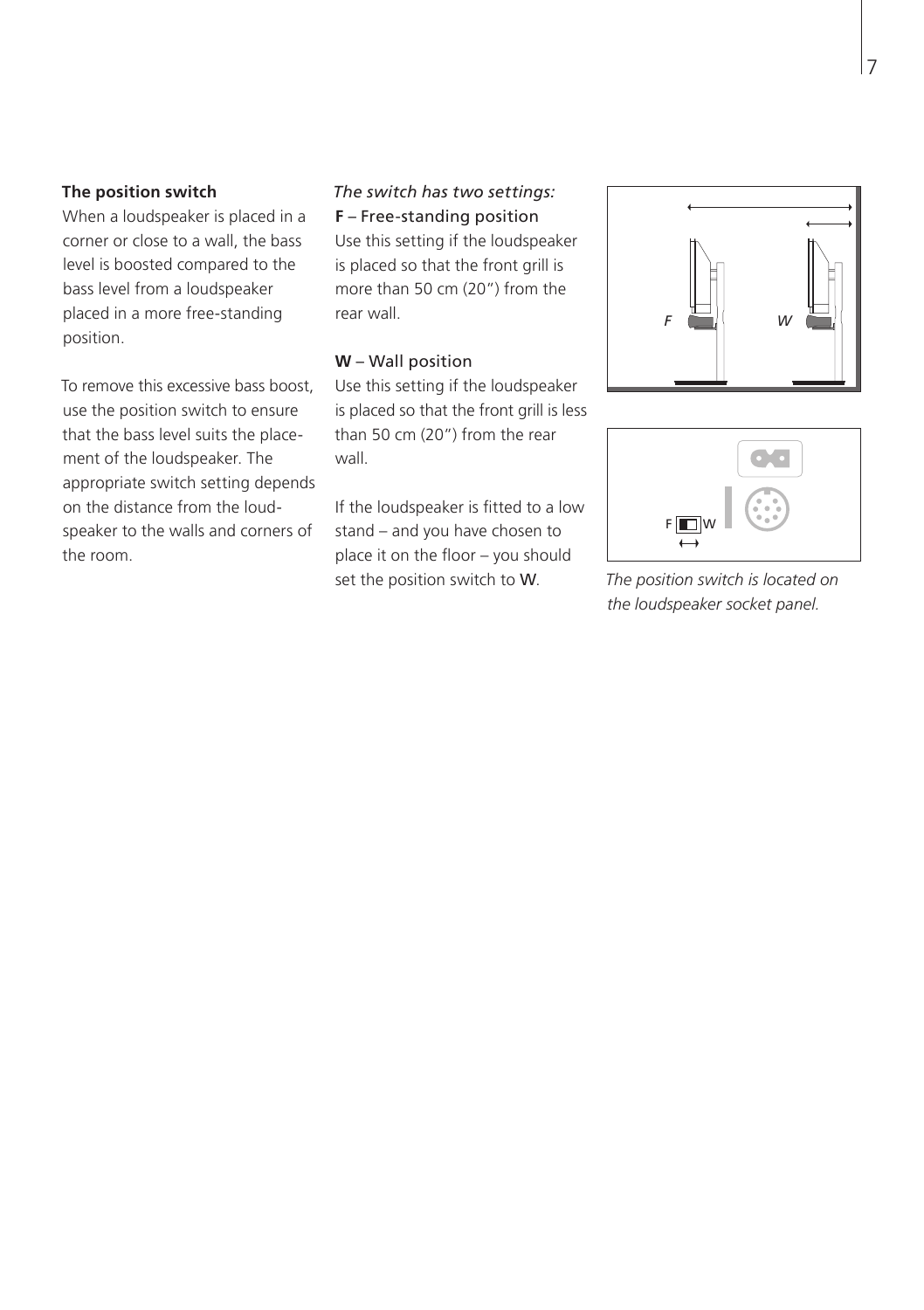**To get access to the approval labels, remove the loudspeaker front grill** 

Push the front grill towards the left (~ 10 mm). The front grill can now be removed.

*Note: When attaching the front grill again, make sure that all five 'attach-points' engage with the corresponding brackets on the loudspeaker. Do not attempt to mount the front grill upside down (marked on the rear by*  $\uparrow$  UP).



Caution: *Handle the loudspeaker front grill with great care. Dents and scratches are not covered by the guarantee!* 

This product is in conformity with the provisions of the Directives 2004/108/EC and 2006/95/EC.

Technical specifications, features and the use thereof are subject to change without notice!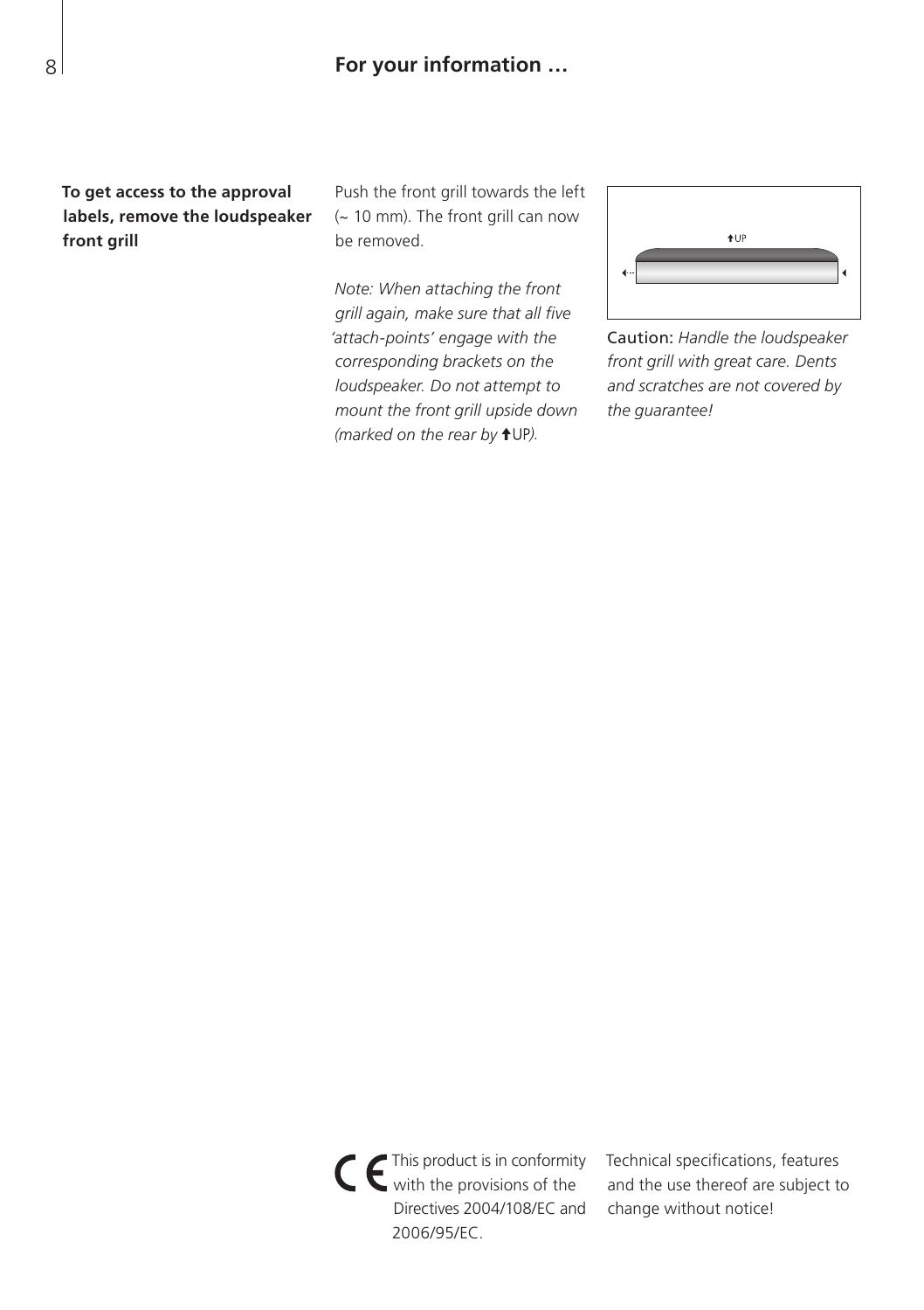## **Waste Electrical and Electronic Equipment (WEEE) – Environmental protection**



Electrical and electronic equipment, parts and batteries marked with this symbol must not be disposed of with normal household wastage; all electrical and electronic equipment, parts and batteries must be collected and disposed of separately.

When disposing of electrical and electronic equipment and batteries by use of the collection systems available in your country, you protect the environment, human health and contribute to the prudent and rational use of natural resources. Collecting electrical and

electronic equipment, batteries and waste prevents the potential contamination of nature with the hazardous substances which may be present in electrical and electronic products and equipment. Your Bang & Olufsen retailer will advise you of the correct way of disposal in your country.

*If a product is too small to be marked with the symbol, it will appear in the User Guide, on the Guarantee certificate, or on the packaging.* 

All Bang & Olufsen products comply with applicable environmental legislation throughout the world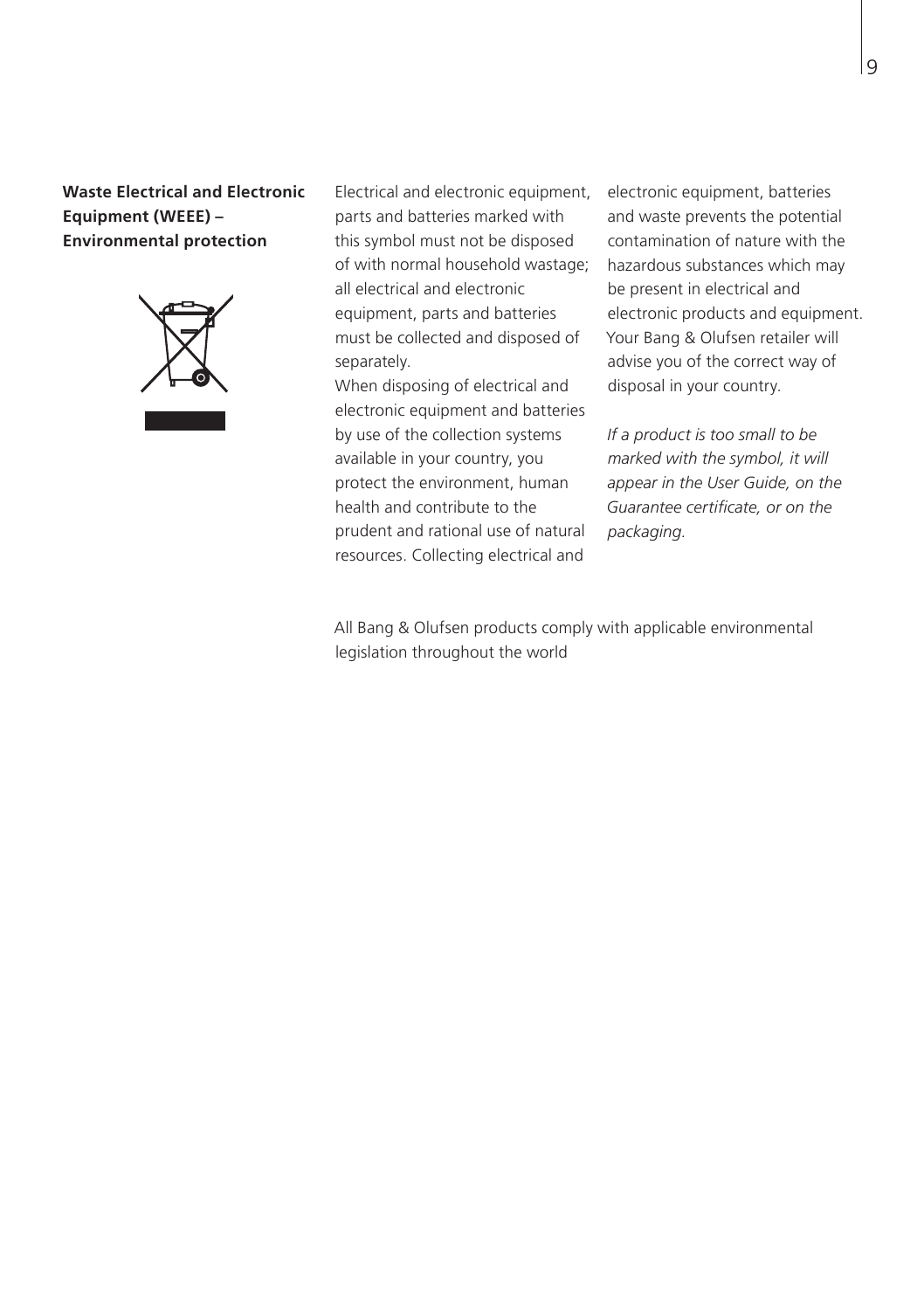#### *For the US-market only!*

NOTE: This equipment has been tested and found to comply with the limits for a class B digital device, pursuant to part 15 of the FCC Rules. These limits are designed to provide reasonable protection against harmful interference in a residential installation.

This equipment generates, uses and can radiate radio frequency energy and, if not installed and used in accordance with the instructions, may cause harmful interference to radio communications. However, there is no guarantee that interference will not occur in a particular installation. If this equipment does cause harmful interference to radio or television reception, which can be determined by turning the equipment off and on, the user is encouraged to try to correct the interference by one or more of the following measures:

- Reorient or relocate the receiving antenna.
- Increase the separation between the equipment and receiver.
- Connect the equipment into an outlet on a circuit different from that to which the receiver is connected.
- Consult the retailer or an experienced radio/TV technician for help.

#### *For the Canadian market only!*

This class B digital apparatus meets all requirements of the Canadian Interference-Causing Equipment Regulations.